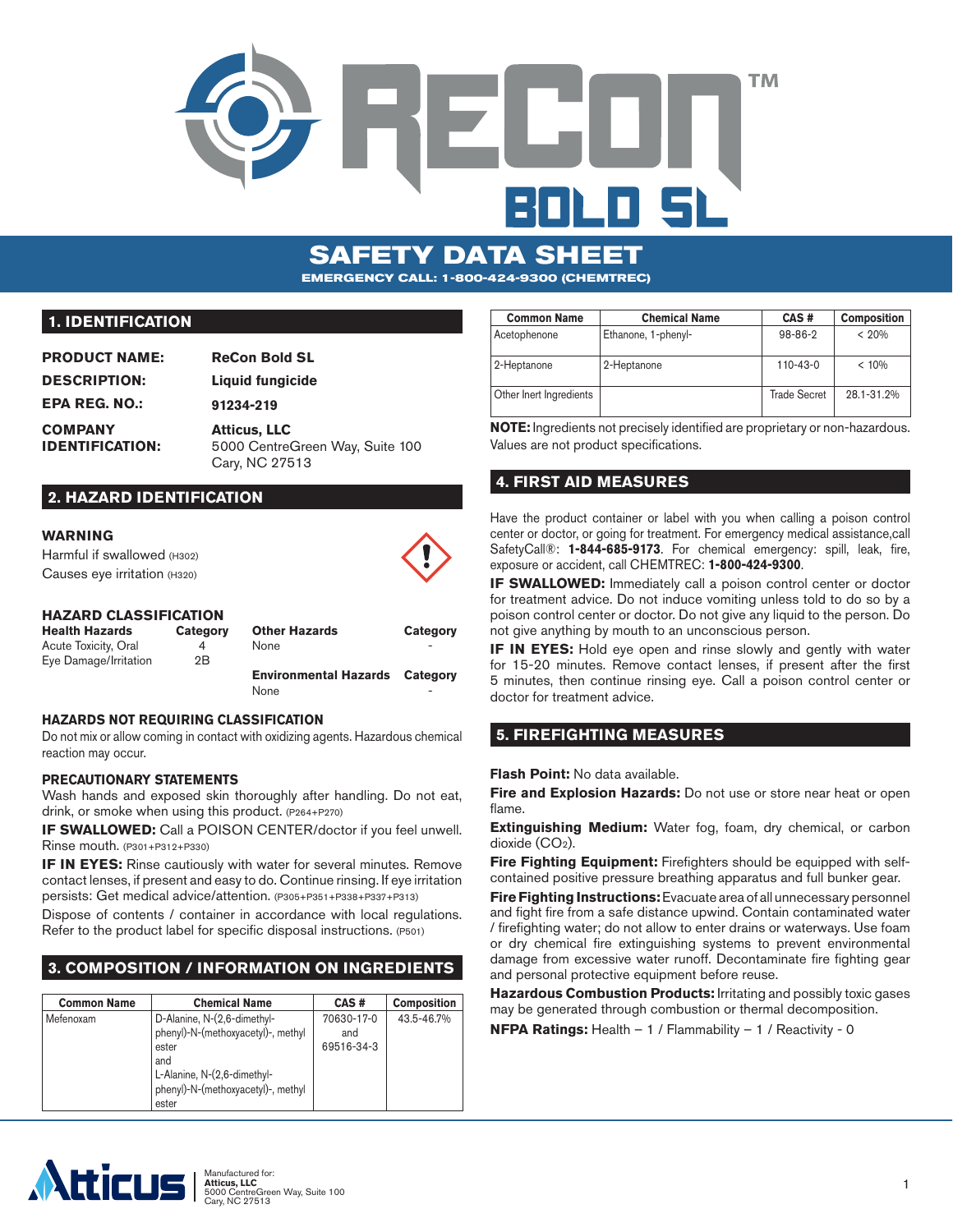## **6. ACCIDENTAL RELEASE MEASURES**

**Personal Precautions:** Isolate area and keep unnecessary and unprotected personnel from entering. Wear suitable personal protective clothing and equipment as described in Section 8 of this document.

**Environmental Precautions:** Prevent material from entering public sewer systems or any waterways. Do not flush to drain.

**Spill Cleanup:** Control the spill at its source. Contain the spill to prevent from spreading or contaminating soil or from entering sewage and drainage systems or any body of water. Clean up spills immediately, observing precautions outlined in Section 8. Cover entire spill with absorbing material and place into compatible disposal container. Scrub area with hard water detergent (e.g., commercial products such as Tide, Joy, Spic and Span). Pick up wash liquid with additional absorbent and place into compatible disposal container. Once all material is cleaned up and placed in a disposal container, seal container and arrange for disposition.

## **7. HANDLING AND STORAGE**

**Handling:** Avoid contact with skin, eyes, or clothing. Wash thoroughly with soap and water after handling and before eating, drinking, chewing gum, using tobacco or using the toilet. Remove and wash contaminated clothing before reuse.

**Storage:** Store in a tightly closed container in a cool, dry place. Store in original container and out of reach or children, preferably in a locked storage area.

## **8. EXPOSURE CONTROLS / PERSONAL PROTECTION**

**Engineering Controls:** Facilities storing or utilizing this material should be equipped with an eyewash station and a safety shower.

**Protective Clothing:** Applicators, and other handlers must wear: Long-sleeved shirt and long pants; Chemical-resistant gloves made of barrier laminate, butyl rubber ≥ 14 mils, nitrile rubber ≥ 14 mils, or Viton  $\geq 14$  mils; and shoes plus socks.

General: Follow manufacturer's instructions for cleaning / maintaining PPE. If no such instructions for washables exist, use detergent and hot water. Keep and wash PPE separately from other laundry.

## **9. PHYSICAL AND CHEMICAL PROPERTIES**

| <b>Appearance:</b>                  | dark amber liquid                                       |
|-------------------------------------|---------------------------------------------------------|
| Odor:                               | sweet                                                   |
| <b>Melting/Freezing Point:</b>      | no data available                                       |
| <b>Boiling Point/Boiling Range:</b> | no data available                                       |
| Flammability:                       | no data available                                       |
| Flam. Limits (upper/lower):         | no data available                                       |
| Flash Point (cc):                   | no data available                                       |
| <b>Auto-Ignition Temp.:</b>         | no data available                                       |
| <b>Decomposition Temp.:</b>         | no data available                                       |
| pH:                                 | 4.72 (1% dispersion)                                    |
| <b>Capillary Viscosity:</b>         | 43.8 cPs @ 25°C<br>22.2 cPs @ 40°C                      |
| Solubility:                         | no data available                                       |
| <b>Partition Coefficient:</b>       | no data available                                       |
| <b>Vapor Pressure:</b>              | no data available                                       |
| <b>Hydrometer Density:</b>          | 1.070 g/cm <sup>3</sup> (8.93 lbs./gal @ $25^{\circ}$ C |
|                                     | 1.045 g/cm <sup>3</sup> (8.72 lbs./gal) @ 40°C          |
| <b>Particle Char.:</b>              | no data available                                       |

## **10. STABILITY AND REACTIVITY**

**CONDITIONS TO AVOID:** None known.

**CHEMICAL STABILITY:** Stable under normal use and storage conditions. **INCOMPATIBILITY WITH OTHER MATERIALS: None known. HAZARDOUS DECOMPOSITION PRODUCTS:** None known. **HAZARDOUS POLYMERIZATION:** Will not occur.

### **11. TOXICOLOGICAL INFORMATION**

**ORAL TOXICITY (rabbit LD50):** 550 mg/kg (body weight) **DERMAL TOXICITY (rabbit LD<sub>50</sub>):** > 2,000 mg/kg (body weight) **INHALATION TOXICITY (rat LC50):** > 5.58 mg/L (4-hour) **EYE IRRITATION:** Moderately irritating (Rabbit) **SKIN IRRITATION:** Non-irritating (Rabbit) **SKIN SENSITIZATION:** Not a Sensitizer (Guinea Pig) **CARCINOGENICITY: NTP:** Not listed **IARC:** Not listed **EPA:** Not listed **MUTAGENIC TOXICITY:** No data available. **REPRODUCTIVE TOXICITY:** No data available. **CHRONIC TOXICITY:** Liver effects at high dose animal tests. **TARGET ORGAN EFFECTS:** Liver (mefenoxam), eyes (2-Heptanone)

### **12. ECOLOGICAL INFORMATION**

**The following information is for the active ingredient, Mefenoxam:** Rainbow Trout (96-hour LC<sub>50</sub>): >121 ppm

Water Flea (48-hour EC<sub>50</sub>): >113 ppm **AVIAN TOXICITY**

Bobwhite Quail (14-day LD50): 981 mg/kg

#### **ENVIRONMENTAL FATE**

Does not bioaccumulate. Not persistent in soil or water. Moderate mobility in soil.

### **13. DISPOSAL CONSIDERATIONS**

**PESTICIDE DISPOSAL:** Pesticide spray mixture or rinsate that cannot be used should be disposed of in a landfill approved for pesticides. Improper disposal of excess pesticide spray mixture or rinsate is a violation of Federal law. If these wastes cannot be disposed of by the use according to label instructions, contact your State Pesticide or Environmental Control Agency or the Hazardous Waste representative at the nearest EPA Regional Office for guidance.

**CONTAINER DISPOSAL:** Nonrefillable container. Do not reuse or refill this container. Refer to the product label for specific container disposal instructions.

## **14. TRANSPORT INFORMATION**

| US-DOT: | Not regulated |
|---------|---------------|
| IMDG:   | Not regulated |
| IATA:   | Not regulated |

This information is not intended to convey all specific regulatory or operational requirements/information relating to this product. Transportation classifications may vary by container volume and may be influenced by regional or country variations in regulations. Additional transportation system information can be obtained through an authorized sales or customer service representative. It is the responsibility of the transporting organization to follow all applicable laws, regulations and rules relating to the transportation of the material.